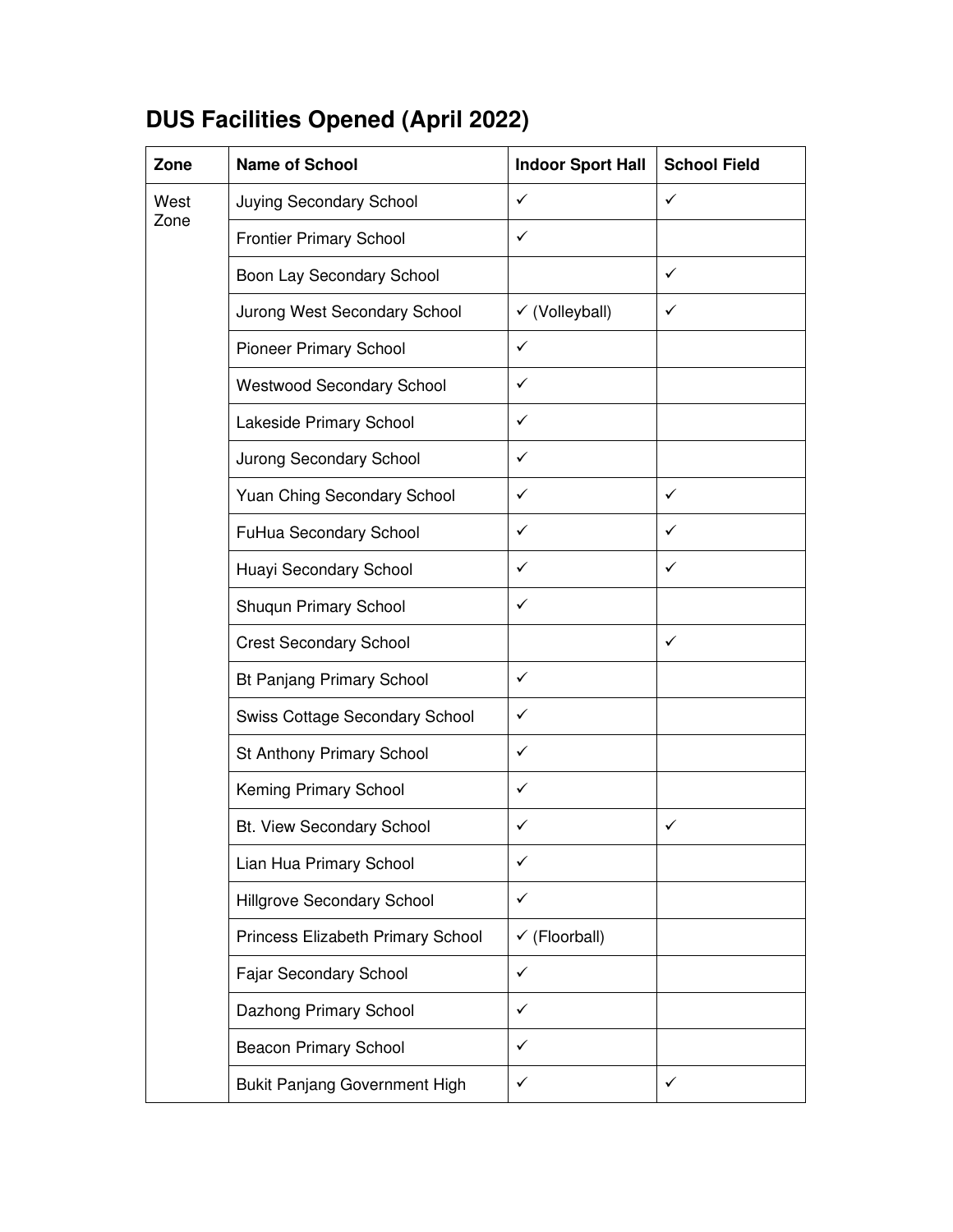|         | Choa Chu Kang Secondary School                 |                           | ✓ |
|---------|------------------------------------------------|---------------------------|---|
| Central | Greenridge Secondary School                    | ✓                         | ✓ |
|         | <b>Unity Secondary School</b>                  | ✓                         | ✓ |
|         | <b>West View Primary School</b>                | ✓                         |   |
|         | Kranji Secondary School                        | ✓                         | ✓ |
|         | <b>Concord Primary School</b>                  | ✓                         |   |
|         | <b>Bartley Secondary School</b>                | $\checkmark$ (Volleyball) | ✓ |
| Zone    | <b>Beatty Secondary School</b>                 | ✓                         | ✓ |
|         | First Toa Payoh Primary School                 | ✓                         |   |
|         | <b>Bendemeer Primary School</b>                | ✓                         |   |
|         | <b>Bendemeer Secondary School</b>              | ✓                         | ✓ |
|         | Gan Eng Seng Primary School                    | ✓                         |   |
|         | <b>Cantonment Primary School</b>               | ✓                         |   |
|         | CHIJ St Theresa Secondary School               | $\checkmark$ (Netball)    |   |
|         | Queensway Secondary School                     | ✓                         |   |
|         | <b>Fairfield Methodist Secondary</b><br>School | √ (Volleyball)            |   |
|         | Nanyang Primary School                         | $\checkmark$              |   |
|         | Commonwealth Secondary School                  | ✓                         | ✓ |
|         | <b>Tanglin Secondary School</b>                |                           |   |
|         | Nan Hua High School                            | ✓                         | ✓ |
|         | New Town Secondary School                      | ✓                         |   |
|         | Qifa Primary School                            | $\checkmark$              |   |
|         | Methodist Girls School (Primary)               | $\checkmark$ (Basketball) |   |
|         | Henry Park Primary School                      | $\checkmark$              |   |
|         | <b>Clementi Primary School</b>                 | ✓                         |   |
|         | Clementi Town Secondary School                 | ✓                         | ✓ |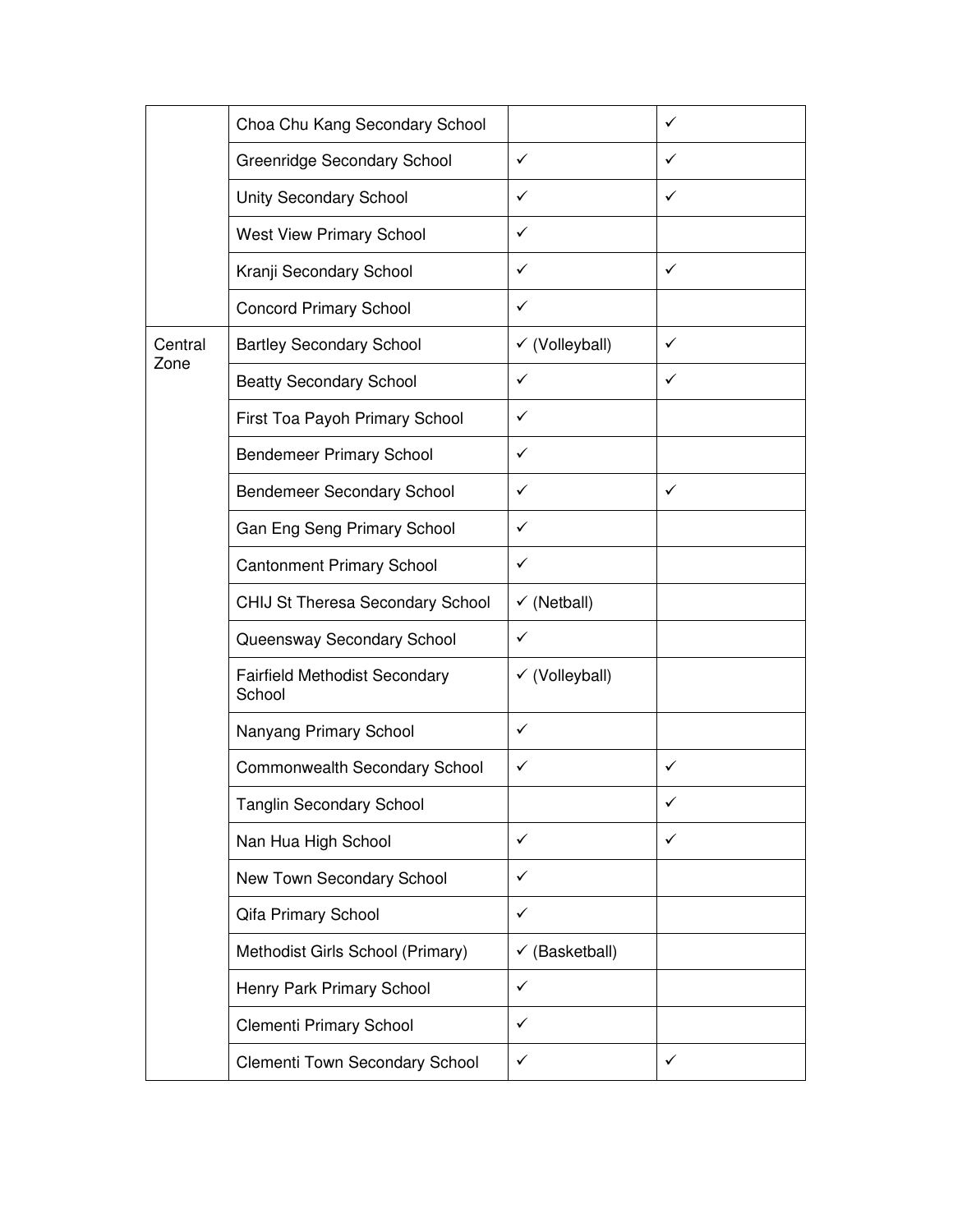| North<br>East<br>Zone | Compassvale Secondary School         | $\checkmark$ (Floorball)  | ✓                    |
|-----------------------|--------------------------------------|---------------------------|----------------------|
|                       | <b>Compassvale Primary School</b>    | $\checkmark$              |                      |
|                       | <b>Edgefield Primary School</b>      | $\checkmark$              |                      |
|                       | <b>Greendale Primary School</b>      | $\checkmark$              |                      |
|                       | <b>Punggol Green Primary School</b>  | ✓                         |                      |
|                       | <b>Punggol Secondary School</b>      |                           | ✓                    |
|                       | Sengkang Green Primary School        | $\checkmark$              |                      |
|                       | Fern Green Primary School            | $\checkmark$              |                      |
|                       | Pei Hwa Secondary School             |                           | ✓                    |
|                       | North Vista Primary School           | $\checkmark$              |                      |
|                       | Palm View Primary School             | ✓                         |                      |
|                       | Sengkang Secondary School            | ✓                         | ✓                    |
|                       | Sengkang Primary School              | ✓                         |                      |
|                       | Serangoon Garden Secondary<br>School | ✓                         | ✓                    |
|                       | St Gabriel Secondary School          | $\checkmark$              | ✓                    |
|                       | Zhonghua Primary School              | $\checkmark$              |                      |
|                       | Peicai Secondary School              | $\checkmark$              |                      |
|                       | <b>Bowen Secondary School</b>        | $\checkmark$              | ✓                    |
|                       | Hougang Primary School               | √ (Volleyball)            |                      |
|                       | Hougang Secondary School             | $\checkmark$              | ✓                    |
|                       | Yio Chu Kang Primary School          | $\checkmark$              |                      |
|                       | <b>Yuying Secondary School</b>       | $\checkmark$ (Volleyball) |                      |
|                       | Xinghua Primary School               | $\checkmark$              |                      |
|                       | Peirce Secondary School              | ✓                         | $\checkmark$ (Rugby) |
|                       | <b>Townville Primary School</b>      | ✓                         |                      |
|                       | <b>Teck Ghee Primary School</b>      | ✓                         |                      |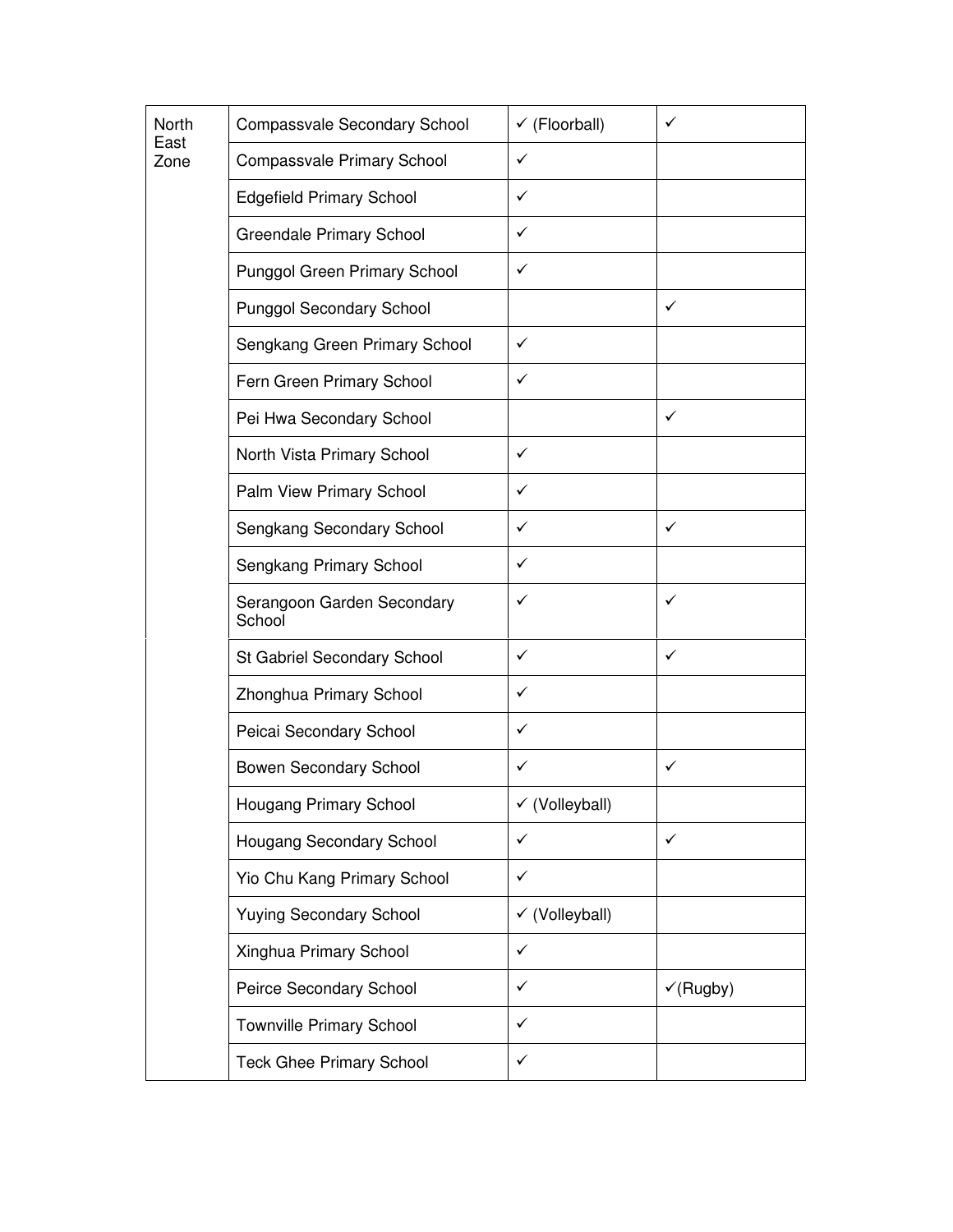|       | Kuo Chuan Presbyterian Primary<br>School   | $\checkmark$              |                            |
|-------|--------------------------------------------|---------------------------|----------------------------|
|       | Kuo Chuan Presbyterian Secondary<br>School | $\checkmark$ (Volleyball) |                            |
|       | Eunoia Junior College                      | $\checkmark$              | $\checkmark$ (Flying Disc) |
| North | <b>Evergreen Primary School</b>            | ✓                         |                            |
| Zone  | Innova Primary School                      | ✓                         |                            |
|       | <b>Marsiling Primary School</b>            | ✓                         |                            |
|       | Qihua Primary School                       | ✓                         |                            |
|       | <b>Riverside Secondary School</b>          |                           | ✓                          |
|       | <b>Woodgrove Primary School</b>            | ✓                         |                            |
|       | <b>Woodgrove Secondary School</b>          | ✓                         |                            |
|       | <b>Woodlands Ring Primary School</b>       | ✓                         |                            |
|       | <b>Woodlands Ring Secondary School</b>     |                           | ✓                          |
|       | <b>Woodlands Secondary School</b>          | $\checkmark$              |                            |
|       | Anderson Secondary School                  | $\checkmark$ (Basketball) | ✓                          |
|       | Ang Mo Kio Primary School                  | $\checkmark$              |                            |
|       | Ang Mo Kio Secondary School                | $\checkmark$ (Volleyball) | ✓                          |
|       | Deyi Secondary School                      | $\checkmark$              | ✓                          |
|       | Mayflower Secondary School                 | ✓                         | ✓                          |
|       | Yio Chu Kang Secondary School              | ✓                         | ✓                          |
|       | Yishun Secondary School                    | $\checkmark$              |                            |
|       | Huamin Primary School                      |                           | ✓                          |
|       | Jiemin Primary School                      | ✓                         |                            |
|       | Naval Base Secondary School                | ✓                         | ✓                          |
|       | Northland Primary School                   | ✓                         |                            |
|       | Northland Secondary School                 | $\checkmark$              |                            |
|       | Orchid Park Secondary School               |                           | ✓                          |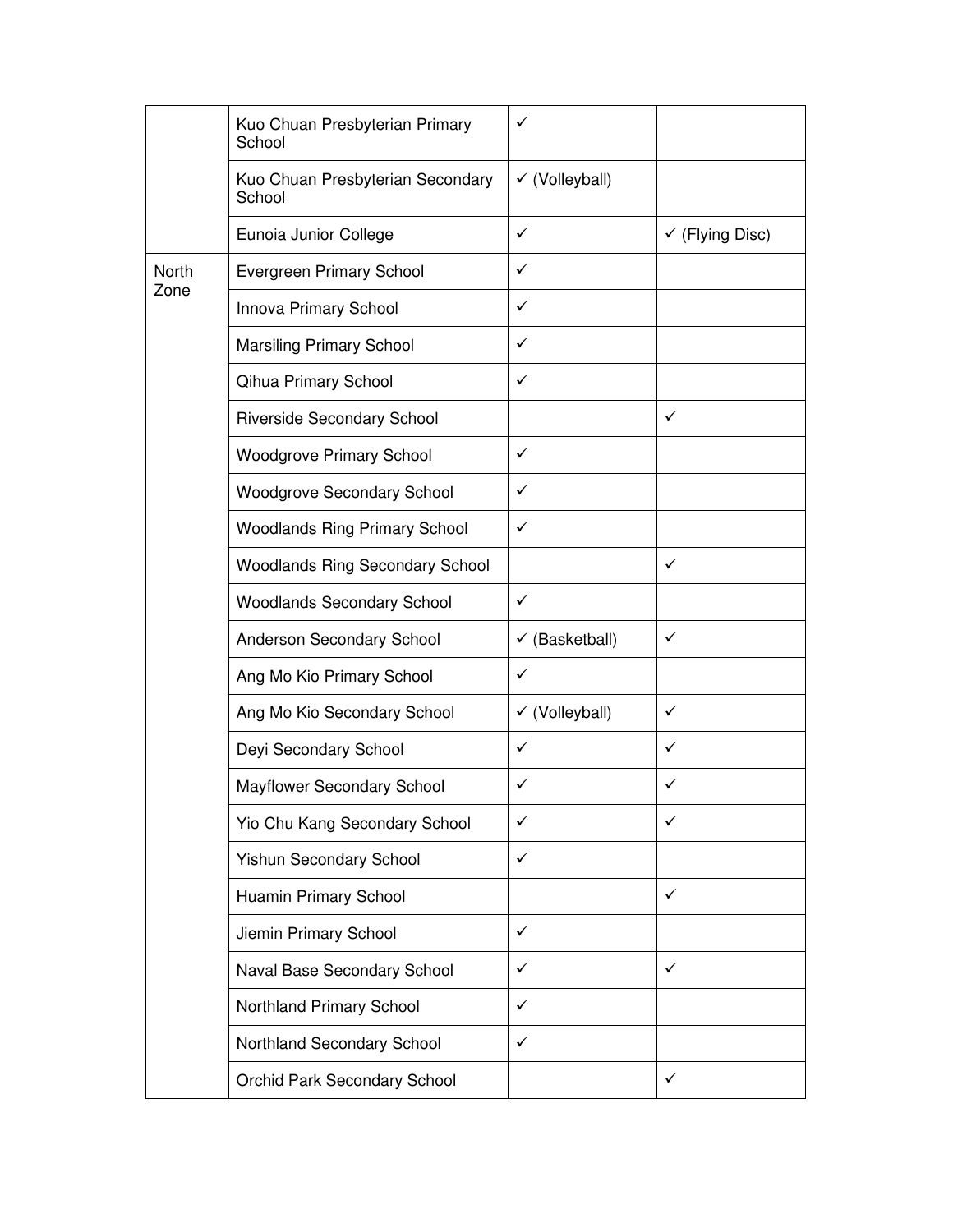|      | Peiying Primary School            | $\checkmark$              |   |
|------|-----------------------------------|---------------------------|---|
|      | <b>Yishun Primary School</b>      | $\checkmark$              |   |
|      | Yishun Town Secondary School      | $\checkmark$              |   |
|      | Canberra Primary School           | $\checkmark$              |   |
|      | Canberra Secondary School         | ✓                         | ✓ |
|      | Sembawang Primary School          | ✓                         |   |
|      | Northoaks Primary School          | $\checkmark$              |   |
|      | <b>Admiralty Primary School</b>   | ✓                         |   |
|      | <b>Endeavour Primary School</b>   | ✓                         |   |
|      | <b>Greenwood Primary School</b>   | ✓                         |   |
| East | <b>Bedok Green Primary School</b> | ✓                         |   |
| Zone | Bedok Green Secondary School      | $\checkmark$ (Basketball) |   |
|      | Bedok South Secondary School      | $\checkmark$              | ✓ |
|      | Changkat Changi Secondary School  | ✓                         |   |
|      | Changkat Changi Primary School    | ✓                         |   |
|      | Damai Secondary School            |                           | ✓ |
|      | Telok Kurau Primary School        | $\checkmark$ (Basketball) |   |
|      | <b>Red Swastika School</b>        | $\checkmark$              |   |
|      | Dunman High School                | ✓                         | ✓ |
|      | Haig Girls Primary School         | $\checkmark$ (Netball)    |   |
|      | St Patrick Secondary School       | $\checkmark$ (Basketball) |   |
|      | Tanjong Katong Secondary School   | $\checkmark$ (Netball)    |   |
|      | Casuarina Primary School          | $\checkmark$              |   |
|      | Elias Park Primary School         | $\checkmark$              |   |
|      | Meridian Primary School           | $\checkmark$              |   |
|      | Park View Primary School          | $\checkmark$              |   |
|      | Pasir Ris Crest Secondary School  | ✓                         | ✓ |